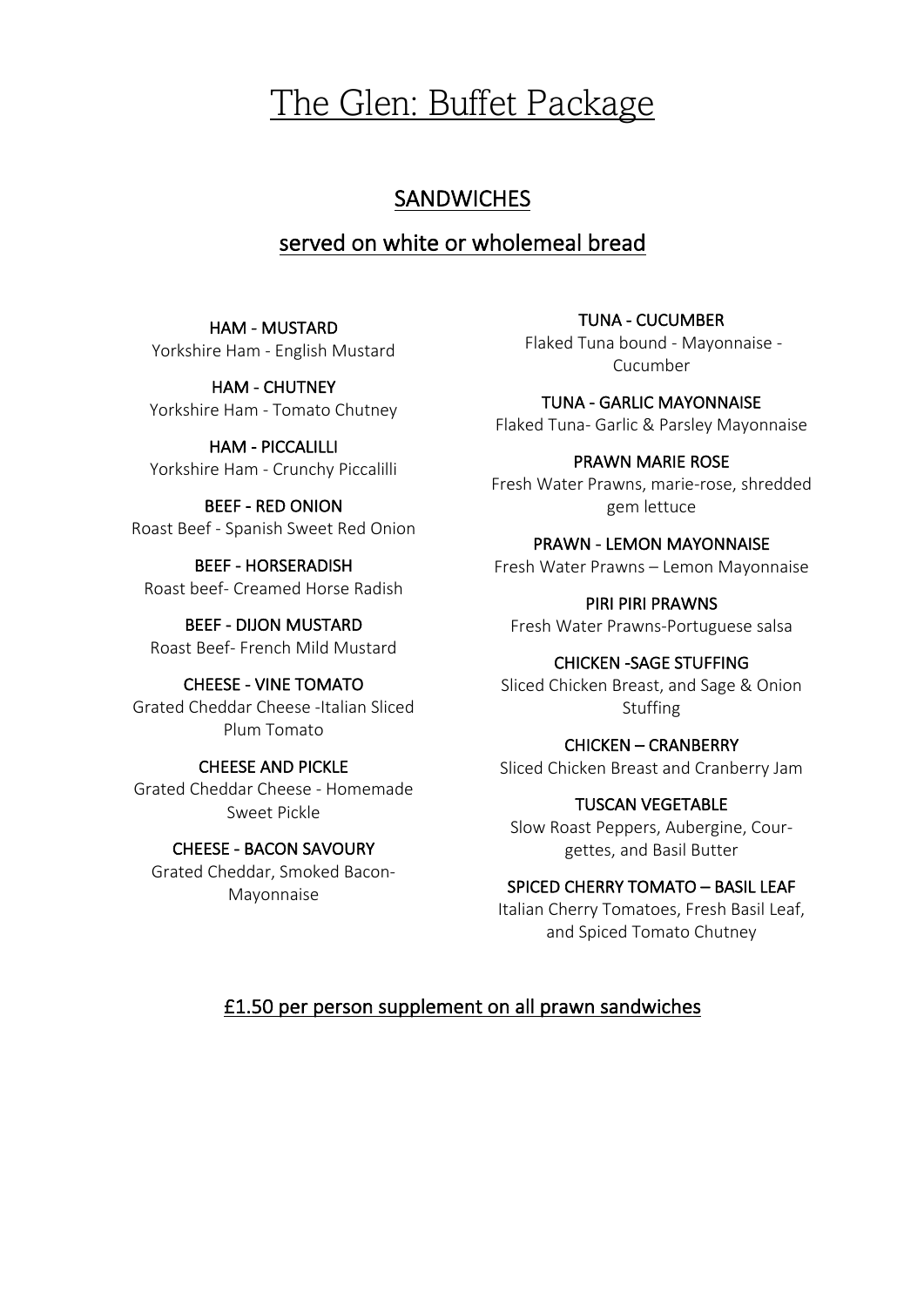## HOUSE SALAD BOWLS

#### MIXED SALAD

Mixed leaf, cucumber, plum tomato, and sweet red onion.

#### SALAD VERTE

Mixed French leaf, green peppers, scallions, fine herbs, green beans, garlic oil

#### TOMATO-RED ONION -BASIL

Italian plum tomato's & sweet red onions finished with aromatic basil leaves & pesto

#### HAND CUT SLAW

Crisp white English cabbage, French carrots, Spanish onions, mayonnaise, Dijon mustard, and lemon zest

#### TUSCAN HERBED VEGETABLE

Italian roasted aubergine, courgettes, peppers, oregano, and basil-blushed tomatoes

#### GARLIC PASTA – TARRAGON LEAF

Pasta twists, roast garlic cloves, fresh tarragon, Maldon sea salt

#### COUS COUS

Steamed cous cous, Padron peppers, chilli cilantro salsa

#### POTATO

New potatoes, chive aioli, scallions, and pea shoots

#### ROQUET – PARMESAN-BALSAMIC

Italian shaved parmesan, Roquet, and balsamic vinegar

### SAVOURY DELI SELECTION

#### QUICHE LORRAINE

Mature cheddar, roasted onions, cured bacon, tomato, and herbs

#### BROCOLLI & STILTON QUICHE

English broccoli and creamed Stilton

#### WILD MUSHROOM QUICHE

Wild Mushrooms and woodland herbs

#### TUSCAN VEGETABLE QUICHE

Aubergine, courgettes, peppers, and blushed tomatoes

#### MATURE CHEDDAR & TOMATO QUICHE

Mature cheddar, Italian plum tomatoes, and fresh oregano

#### TRADITIONAL PORK PIES

with House Brown Ketchup

 CLUB MADE PUFF PASTRY SAUSAGE ROLLS

with House sticky relish

 HOME MADE SCOTCH EGGS with House Brown Ketchup

#### GINGER BEER BBQ CHICKEN WINGS with Lime Sour Cream

### BUFFALO CAULIFLOWER WINGS

with Vegan lime sour cream

CRISPY FALAFEL with Mint yoghurt and cilantro

 LOADED JALEPENO NACHOS with Guacamole and salsa

#### BAKED POTATO SKINS

with Scallions, mature cheddar, and mojo salsa